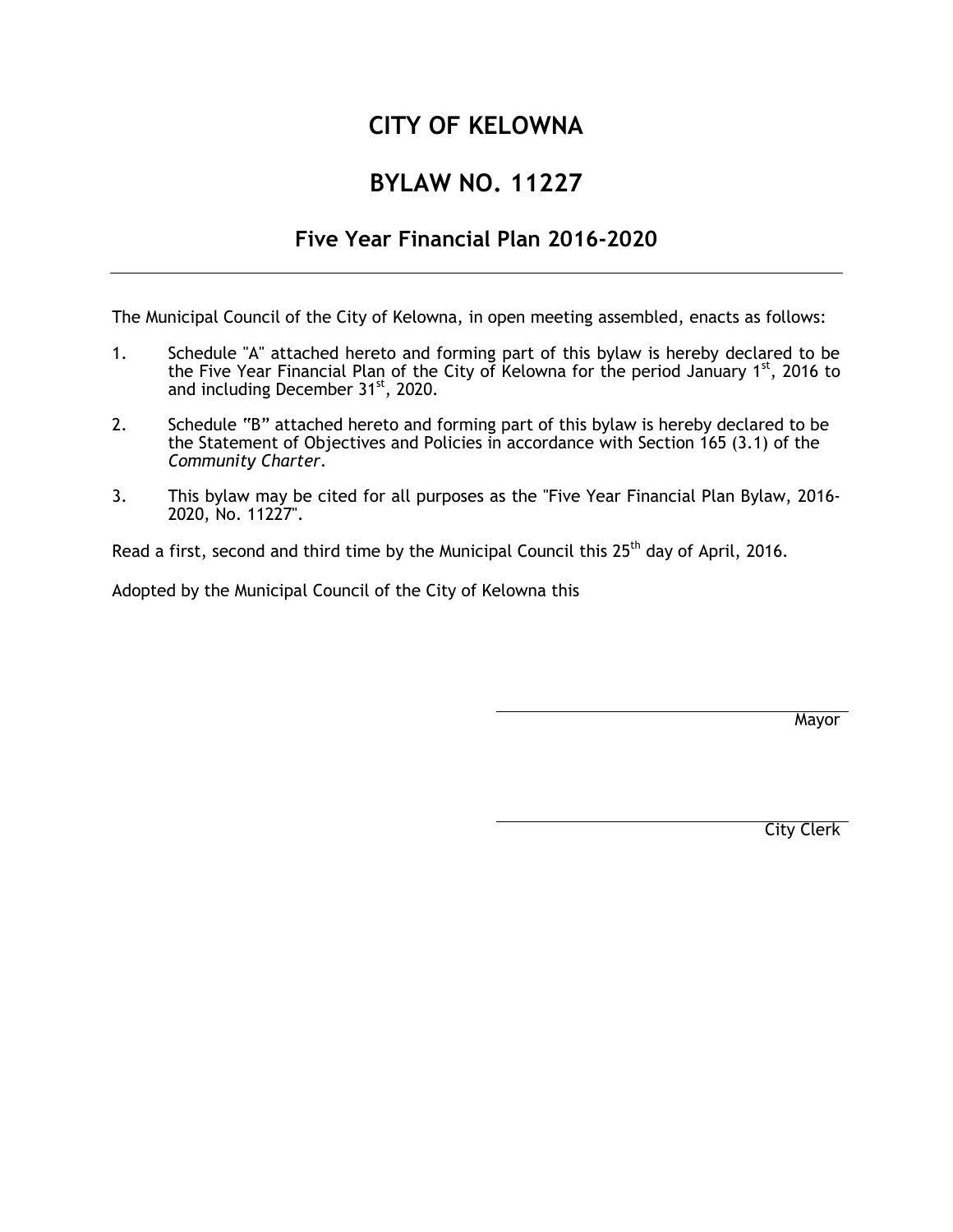# **Schedule A Financial Plan 2016 - 2020**

|                                | 2016        | 2017          | 2018          | 2019                          | 2020           | 2021-2030     |
|--------------------------------|-------------|---------------|---------------|-------------------------------|----------------|---------------|
|                                |             |               |               |                               |                |               |
| <b>REVENUE</b>                 |             |               |               |                               |                |               |
| PROPERTY VALUE TAX             | 119,879,430 | 126,418,833   | 133, 163, 297 | 139,873,658                   | 146,621,819    | 1,793,646,313 |
| <b>LIBRARY REQUISITION</b>     | 5,756,024   | 5,888,413     | 6,023,846     | 6, 162, 394                   | 6,304,130      | 71,592,421    |
| PARCEL TAXES                   | 3,223,783   | 3,263,441     | 3,286,590     | 3,310,106                     | 3,315,787      | 34, 332, 234  |
| FEES AND CHARGES               | 106,746,093 | 109,734,726   | 111, 367, 172 | 113,311,918                   | 115,947,582    | 1,299,290,083 |
| <b>BORROWING PROCEEDS</b>      | 55,276,560  |               |               |                               |                | 89,000,000    |
| OTHER SOURCES                  | 62,694,808  | 52,235,708    | 45,043,983    | 52,334,027                    | 50,601,845     | 570,088,175   |
|                                | 353,576,698 | 297,541,121   |               | 298,884,887.43 314,992,103.06 | 322,791,163.99 | 3,857,949,226 |
| TRANSFERS BETWEEN FUNDS        |             |               |               |                               |                |               |
| <b>RESERVE FUNDS</b>           | 3,426,636   | 2,231,501     | 2,231,303     | 2,231,094                     | 1,631,594      | 13,341,983    |
| DCC FUNDS                      | 13,119,310  | 19, 154, 057  | 21,400,501    | 21,053,485                    | 31,223,270     | 163,065,700   |
| SURPLUS/RESERVE ACCOUNTS       | 102,079,775 | 56,433,187    | 57,312,956    | 36,826,288                    | 56,966,588     | 264,442,430   |
|                                | 118,625,721 | 77,818,744    | 80,944,760    | 60,110,867                    | 89,821,452     | 440,850,113   |
| <b>TOTAL REVENUE</b>           | 472,202,419 | 375, 359, 865 | 379,829,648   | 375, 102, 970                 | 412,612,616    | 4,298,799,338 |
|                                |             |               |               |                               |                |               |
| <b>EXPENDITURES</b>            |             |               |               |                               |                |               |
| MUNICIPAL DEBT                 |             |               |               |                               |                |               |
| <b>DEBT INTEREST</b>           | 11,664,060  | 12,238,919    | 12,214,879    | 8,853,533                     | 7,662,060      | 66,518,128    |
| <b>DEBT PRINCIPAL</b>          | 13,498,254  | 13,391,604    | 14,699,076    | 11,565,938                    | 8,463,806      | 64,128,675    |
| <b>CAPITAL EXPENDITURES</b>    | 190,827,480 | 91,589,675    | 88,270,800    | 74,820,189                    | 109,768,109    | 826, 484, 594 |
| OTHER MUNICIPAL PURPOSES       |             |               |               |                               |                |               |
| <b>GENERAL GOVERNMENT</b>      | 27,170,244  | 27,711,268    | 28,594,708    | 29,466,037                    | 30, 327, 549   | 328,757,898   |
| PLANNING, DEVELOPMENT &        |             |               |               |                               |                |               |
| <b>BUILDING SERVICES</b>       | 24,216,452  | 22,678,943    | 23,952,392    | 24,779,277                    | 25,647,455     | 275,606,795   |
| <b>COMMUNITY SERVICES</b>      | 79,025,868  | 79,657,865    | 81,936,252    | 84,647,345                    | 87,606,264     | 1,056,070,646 |
| PROTECTIVE SERVICES            | 51,283,115  | 54,584,686    | 57,528,149    | 60,542,825                    | 64, 195, 225   | 783, 164, 488 |
| <b>UTILITIES</b>               | 19,375,599  | 19,908,841    | 20,575,440    | 21,110,667                    | 21,687,027     | 251,344,398   |
| <b>AIRPORT</b>                 | 12,684,609  | 12,902,556    | 13,418,237    | 13,882,225                    | 14, 364, 189   | 172,458,732   |
|                                | 429,745,681 | 334,664,357   | 341, 189, 934 | 329,668,038                   | 369,721,685    | 3,824,534,354 |
| <b>TRANSFERS BETWEEN FUNDS</b> |             |               |               |                               |                |               |
| <b>RESERVE FUNDS</b>           | 15,626,706  | 16,693,234    | 16,761,320    | 16,693,383                    | 16,613,357     | 160,787,118   |
| DCC FUNDS                      |             |               |               |                               |                |               |
| SURPLUS/RESERVE ACCOUNTS       | 26,830,032  | 24,002,274    | 21,878,394    | 28,741,549                    | 26, 277, 573   | 313,477,866   |
|                                | 42,456,738  | 40,695,509    | 38,639,714    | 45,434,932                    | 42,890,930     | 474,264,985   |
| <b>TOTAL EXPENDITURES</b>      | 472,202,419 | 375, 359, 865 | 379,829,648   | 375, 102, 970                 | 412,612,616    | 4,298,799,338 |

#### **Schedule "B" Statement of Objectives and Policies**

In accordance with Section 165(3.1) of the *Community Charter*, municipalities are required to include in the Five Year Financial Plan, objectives and policies regarding each of the following:

- (a) For each of the funding sources described in Section 165(7) of the *Community Charter*, the proportion of total revenue that is proposed to come from that funding source;
- (b) The distribution of property value taxes among the property classes that may be subject to taxes; and
- (c) The use of permissive tax exemptions.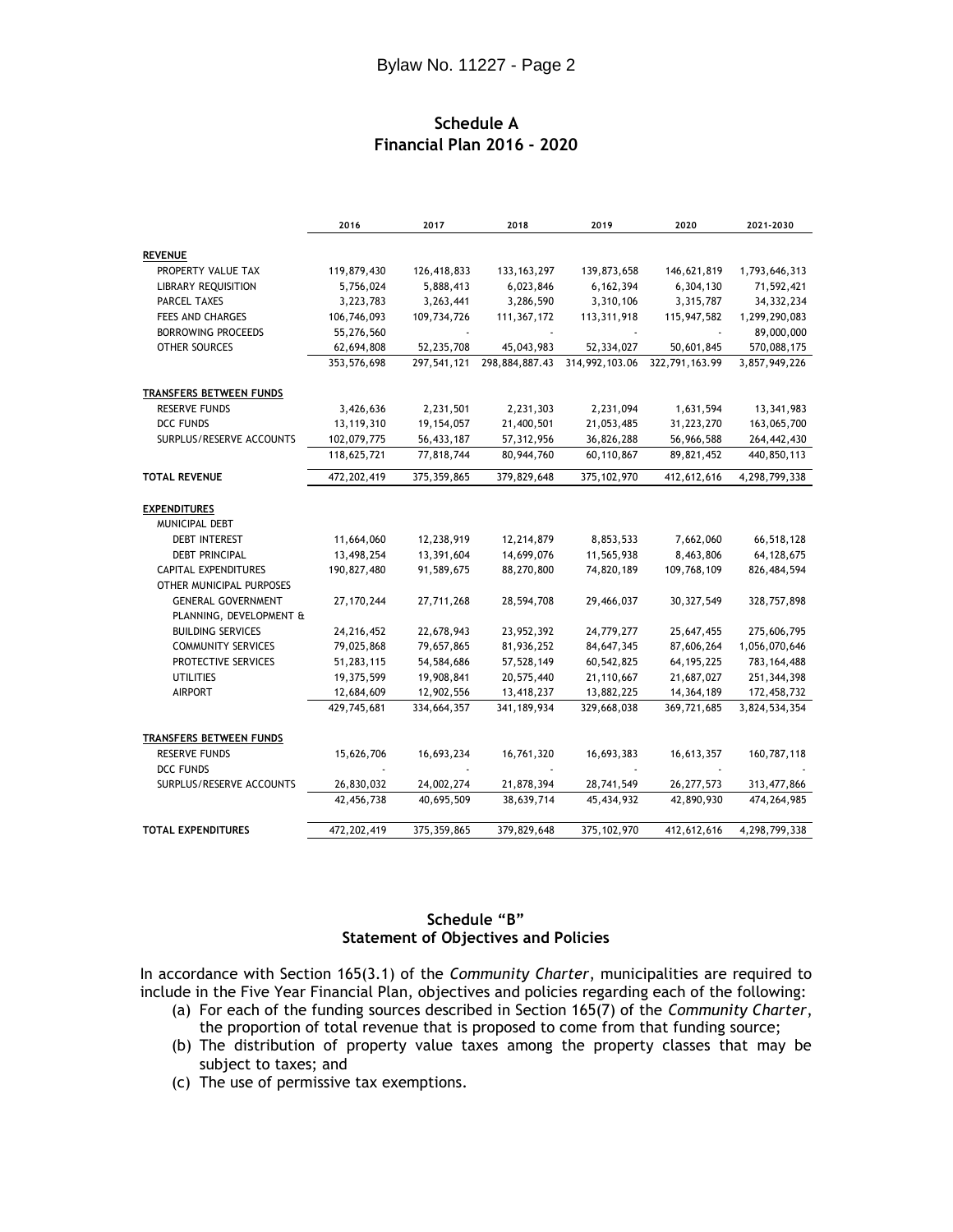# **Funding Sources**

Table 1 shows the proportion of total revenue proposed to be raised from each funding source in 2016. Property taxes and fees and charges are two of the largest sources of revenue. Both have advantages in that they are stable, relatively simple to administer and are generally understood by citizens. The City of Kelowna also utilizes funds from reserves and surplus as another main source of financial support. Reserve funds are closely managed to ensure and protect the current and future financial viability of the municipality. Other sources of revenue may be variable and fluctuate from year to year depending on the economic influences and capital programs undertaken by the City.

#### *Objectives*

- Investigate other potential funding sources and securing opportunities for additional revenues.
- Begin to decrease the municipality's reliance on property taxes and explore opportunities to increase the percent of total revenue received from user fees and charges and senior government grants.
- Maintain a fees and charges structure whereby increases are applied on a regular basis in line with inflation, while ensuring that service levels remain competitive and affordable.

## *Policies*

- Pursue non-property tax revenues whenever possible through applying for government grants and charging user fees at appropriate levels.
- Perform regular reviews of revenue generating areas for appropriate application of rate increases.
	- o Planning and Development Fees.
	- $\circ$  Recreation & Cultural Services application of BC Consumer Price Index.<br>  $\circ$  Utility Revenues ensure Utilities operate as self-supporting enterprise fi
	- Utility Revenues ensure Utilities operate as self-supporting enterprise funds.
- Increase provincial and federal grant revenue through maximum utilization of the City's Grant Manager position.

| <b>Revenue Source</b>         | Revenue \$ (000's) | % of Revenue |
|-------------------------------|--------------------|--------------|
| <b>Property Value Tax</b>     | 119,879            | 25%          |
| <b>Library Requisition</b>    | 5,756              | 1%           |
| <b>Parcel Taxes</b>           | 3,224              | 1%           |
| Fees & Charges                | 106,746            | 22%          |
| <b>Borrowing Proceeds</b>     | 55,276             | 12%          |
| <b>Other Sources</b>          | 62,695             | 14%          |
| <b>Reserve Funds/Accounts</b> | 118,626            | 25%          |
| Total                         | 472,202            | 100%         |

#### **Table 1: Sources of Revenue**

#### **Distribution of Property Tax Rates**

Table 2 outlines the council approved municipal tax distribution policy for 2016 and the relative proportion of tax revenues. Projected revenues from the combined residential, recreational and Non-Profit classes, provides the largest proportion of property tax revenue. This cumulative class represents the largest tax assessment base and hence utilizes the majority of City services.

#### *Objectives*

• Provide an effective tax change that is the same for all property classes.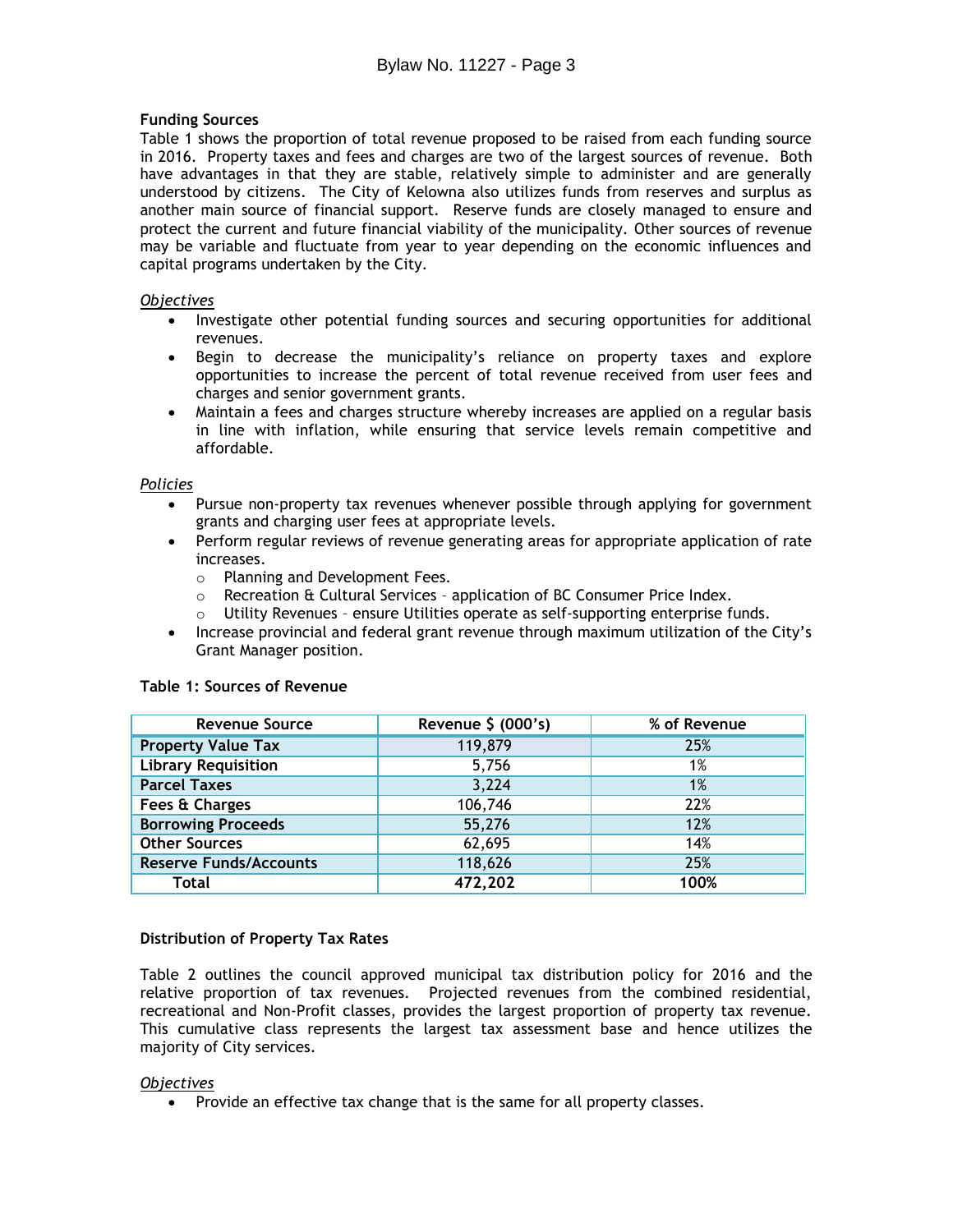- Ensure that business and light industry property tax ratios remain below the average of BC municipalities with populations greater than 75,000.
- Allow for a maximum ratio cap of 3.00:1 for the Light Industrial/Business class.

#### *Policies*

- Council will annually review and modify tax class ratios to provide an effective tax change that is the same for all classes.
- The impacts on other property classes from administering a ratio cap on the Light Industrial/Business classes will be reported to Council during the annual Tax Distribution Policy review.
- Regularly review and compare the City's relative position in terms of distribution of taxes to other similarly sized municipalities in British Columbia.

| Property<br><b>Class</b> | <b>Description</b>    | 2016 Tax Class<br><b>Ratios</b> | <b>Tax Revenue</b><br>(000's) | 2015 Tax Class<br><b>Ratios</b> |
|--------------------------|-----------------------|---------------------------------|-------------------------------|---------------------------------|
| 01/08/03                 | Res/Rec/NP/SH         | 1.0000:1                        | 83,499                        | 1.0000:1                        |
| 02                       | <b>Utilities</b>      | 5.0458:1                        | 511                           | 5.1296:1                        |
| 04                       | Major Industrial      | 3.7328:1                        | 386                           | 3.4822:1                        |
| 05/06                    | Light Ind/Bus/Other   | 2.1934:1                        | 34,972                        | 2.1307:1                        |
| 09                       | Farm Land             | 0.1275:1                        | 10                            | 0.1244:1                        |
| 91                       | Farm Improvements     | 0.4801:1                        | 501                           | 0.4882:1                        |
|                          | <b>Total Revenues</b> |                                 | 119,879                       |                                 |

## **Table 2: Tax Class Ratios and Projected Revenues**

# **Permissive Tax Exemptions**

The City has an existing permissive tax exemption policy which guides the administration and approval of permissive tax exemptions. Some of the eligibility criteria for permissive tax exemptions that are outlined in the policy include the following:

- The applicant must qualify for an exemption under the provisions of the Community Charter.
- The organization receiving an exemption must be a registered non-profit society or registered charity, as the support of the municipality will not be used for commercial and private gain.
- The tax exemption must demonstrate benefit to the community and residents of the City by enhancing the quality of life (spiritually, educationally, socially and culturally), while delivering services economically to the citizens within the community.

The value of tax exemptions provided by Council for 2016 (based on 2015 assessment totals and tax rates) is \$1,929,523. The following breaks down the total into various exemption categories and the exemption value for the category:

Places of Worship - \$280,318 Private schools - \$159,177 Hospitals - \$ 15,789 Special Needs Housing - \$55,630 Social Services - \$187,011 Public Park, Athletic or Recreational - \$440,681 Cultural - \$315,652 Partnering, Heritage or Other Special Exemptions Authority - \$333,573 Revitalization - \$141,692